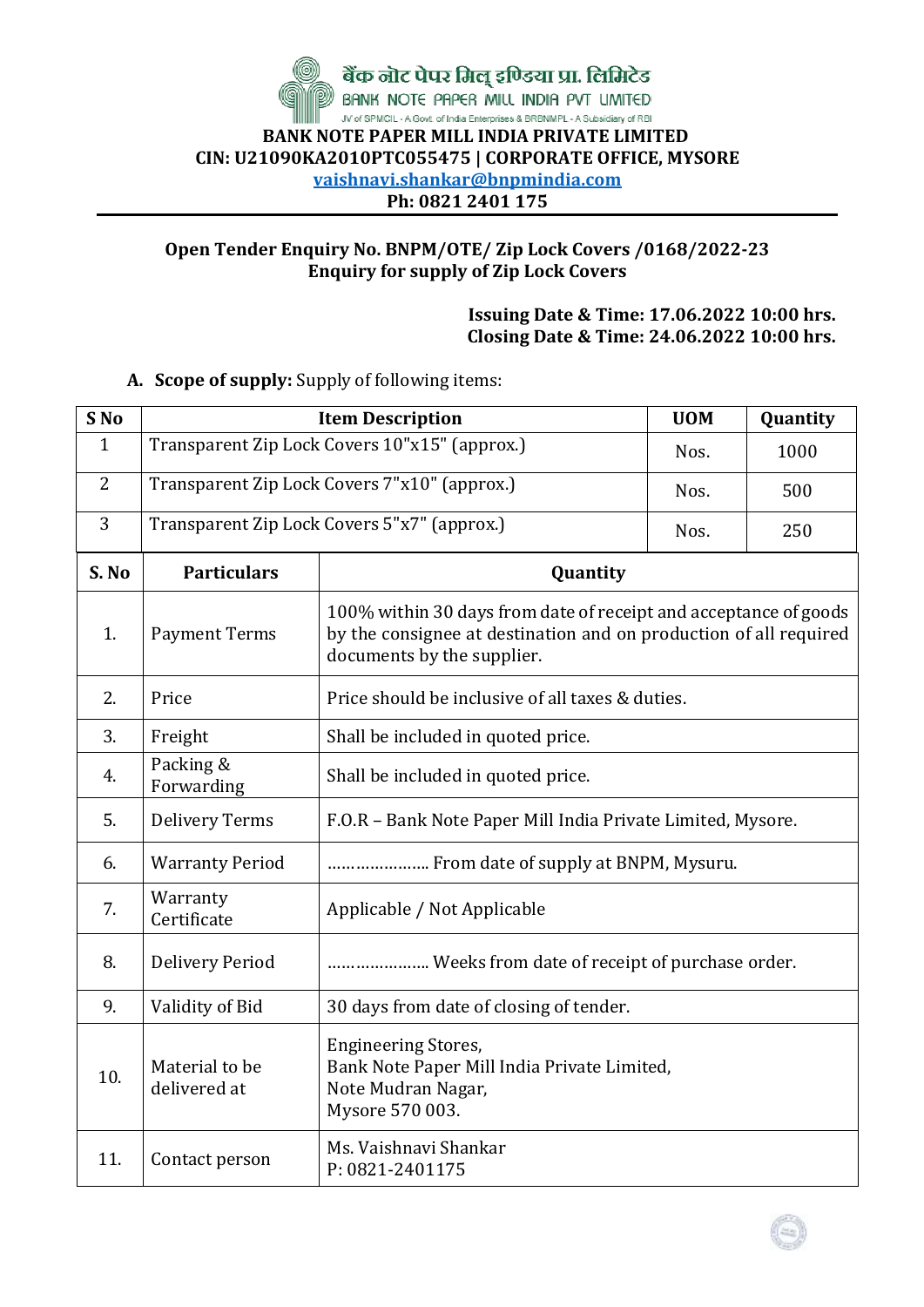## **Price Bid Format:**

| S No                                                                                    | <b>Description</b>                                        | <b>UOM</b> | Qty. | Unit<br>rate | <b>Freig</b><br>ht,<br><b>P&amp;F</b><br>Char<br>ges | <b>GS</b><br>T<br>$\boldsymbol{\omega}$<br><br>$\%$ | Unit<br>rate<br>includi<br>ng GST<br>&<br>Freigh<br>t, P&F<br>Charge<br>S | Grand<br>total<br>inclusive<br>of GST<br>and<br>Freight,<br><b>P&amp;F</b><br><b>Charges</b><br>(F.O.R,<br>BNPM,<br>Mysore) |
|-----------------------------------------------------------------------------------------|-----------------------------------------------------------|------------|------|--------------|------------------------------------------------------|-----------------------------------------------------|---------------------------------------------------------------------------|-----------------------------------------------------------------------------------------------------------------------------|
| $\mathbf{1}$                                                                            | <b>Transparent Zip Lock Covers</b><br>$10"x15"$ (approx.) | Nos.       | 1000 |              |                                                      |                                                     |                                                                           |                                                                                                                             |
| $\overline{2}$                                                                          | <b>Transparent Zip Lock Covers</b><br>$7"x10"$ (approx.)  | Nos.       | 500  |              |                                                      |                                                     |                                                                           |                                                                                                                             |
| 3                                                                                       | Transparent Zip Lock Covers 5"x7"<br>(approx.)            | Nos.       | 250  |              |                                                      |                                                     |                                                                           |                                                                                                                             |
| Total price inclusive of all tax, freight, P&F & any other charges in                   |                                                           |            |      |              |                                                      |                                                     |                                                                           |                                                                                                                             |
| <i>figures</i><br>Total price inclusive of all tax, freight, P&F & any other charges in |                                                           |            |      |              |                                                      |                                                     |                                                                           |                                                                                                                             |
| words                                                                                   |                                                           |            |      |              |                                                      |                                                     |                                                                           |                                                                                                                             |

**HSN Code:** (\_\_\_\_\_\_\_\_\_\_\_\_\_\_)

We hereby confirm that

- 1. We accept all terms & conditions mentioned in the enquiry.
- 2. Price quoted is inclusive of all taxes, P&F, freight etc. on F.O.R, BNPM, Mysore basis.
- 3. GST registration status: Unregistered / Compounding / Registered.
- 4. Bid validity: 30 days from date of closing of tender including extensions/corrigendum's (if any).
- 5. Bank Details: Acc. No. …………………………….; Bank Name: ……………………………………………; Branch name: ………………………………………..; Branch Code: …………………………………………; IFSC: ……………………………………………………..;
- 6. MSEs / NSIC status: ………………………………….